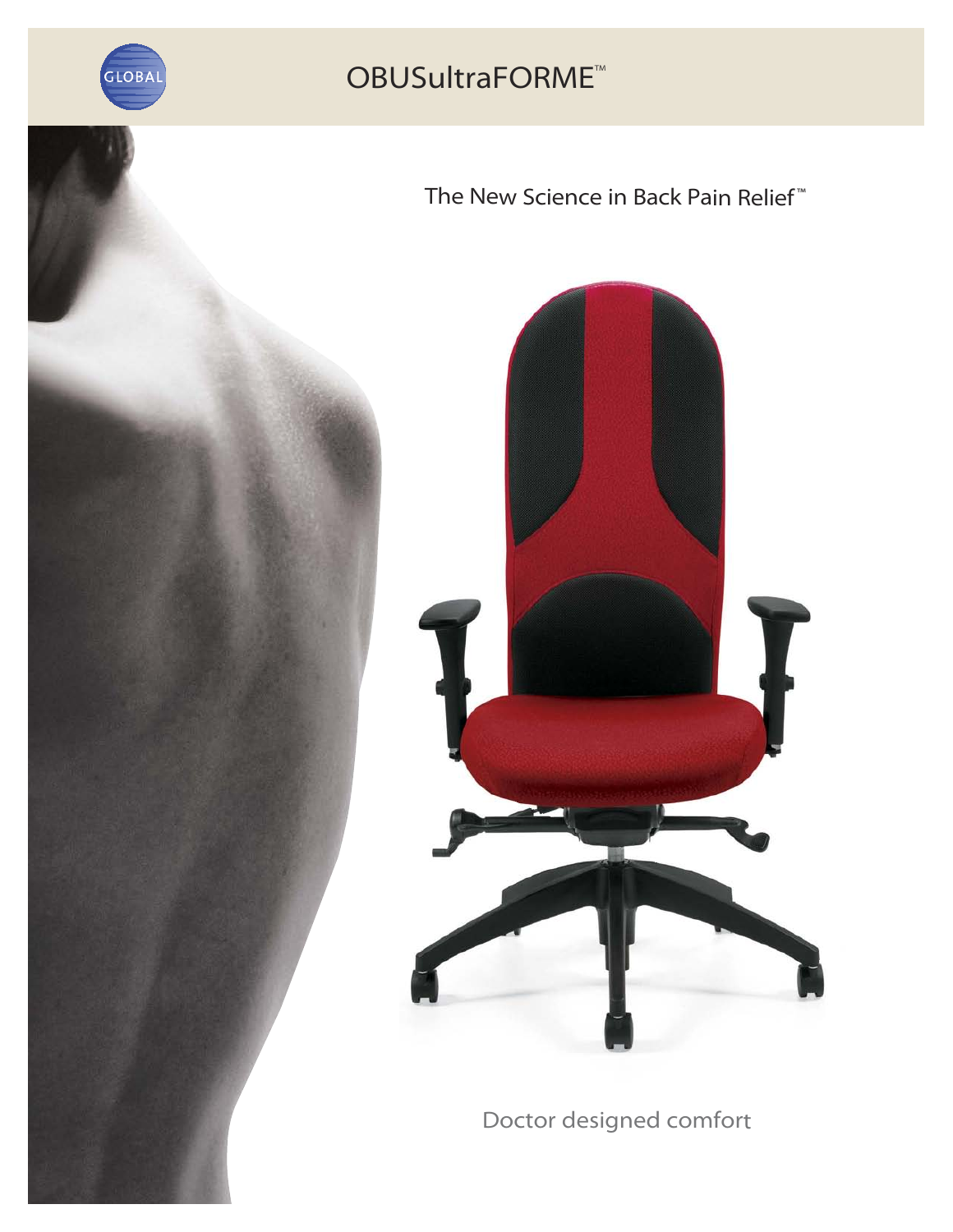OBUSultraFORME™ with Moller back support is clinically proven to reduce back and neck pain, fatigue and headaches.

### **Features and Benefits of a Synchronized Glider Mechanism**

OBUSultraFORME features a new Synchronized Glider mechanism which incorporates the benefits of many chair mechanisms into one. Feet can stay flat on the floor while tilting which relieves pressure under the thighs and encourages good blood flow. The back angle relative to the seat is easily adjustable allowing the user to individualize support and comfort. Tilt tension is adjustable from a seated position, simply by turning the dial beside the seat. The Synchronized Glider mechanism provides a dramatic gliding/tilting action, setting the standard for seating comfort and adjustability.

### Natural "S" curve support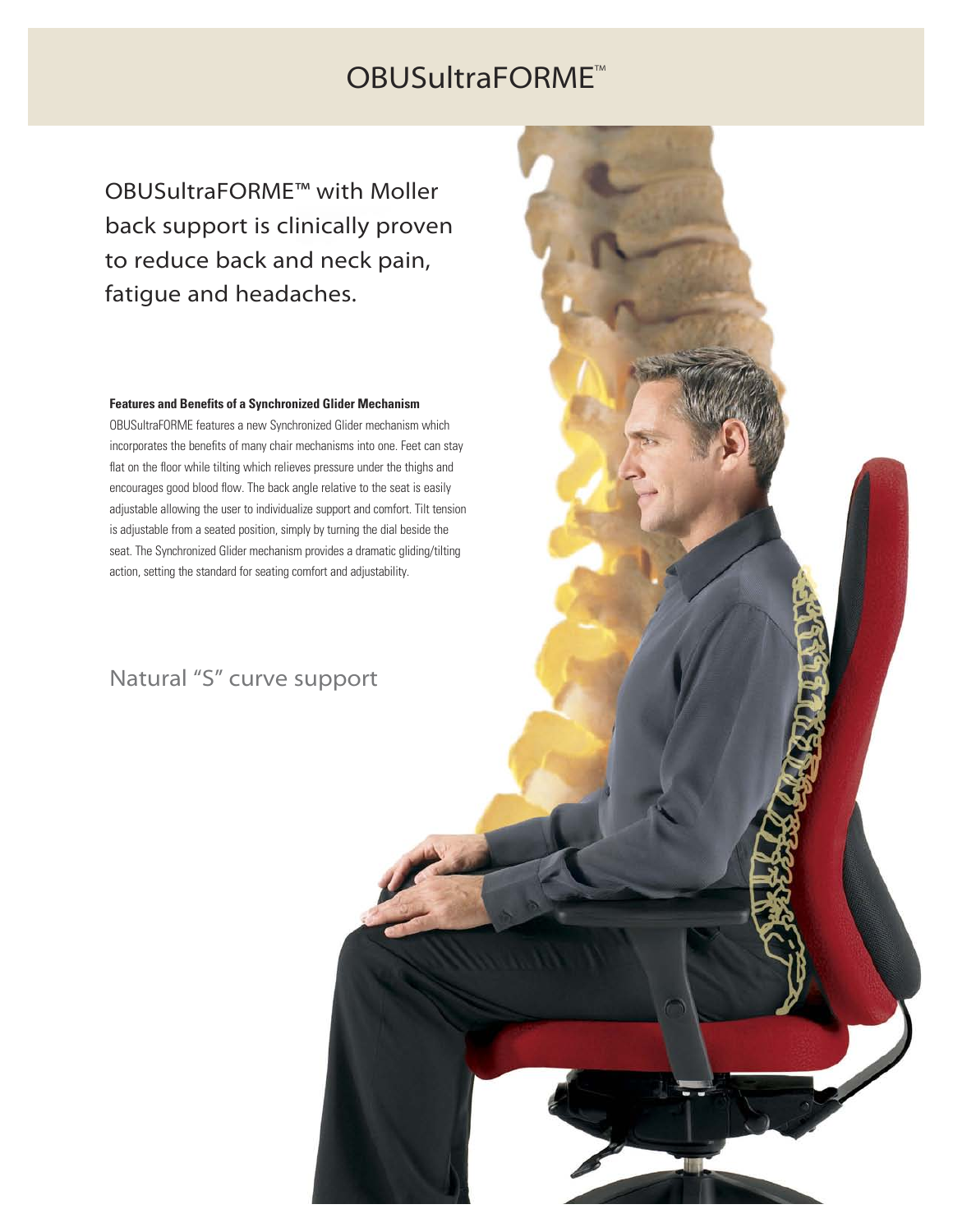### OBUSultraFORME™

### **Poor posture is responsible for many back problems:**

A majority of adults experience severe back pain, greatly affecting their daily activities. The OBUSultraFORME with Moller back support can help alleviate many of these problems. Using correctly designed seating can dramatically increase comfort, attentiveness, productivity and general well-being.

### **The Problem:**

Round shoulder posture creates an unhealthy "C" curve in the spinal column instead of a more natural and self supporting "S" curve.

A slumped posture can compress nerves and blood vessels that are directly behind the collarbone. The natural result of blood vessel compression is a slowing of circulation.

Symptoms of slowed circulation caused by a round shouldered posture may include neck, back and hip pain, headache, blurred vision, numbness tingling or weakness of the hands and cold feet.

### **The Solution:**

OBUSultraFORME with Moller back support provides full spinal column support and maintains a natural lower spine configuration. With the Moller back support system in place, two important improvements can occur:

- 1) Correcting the position of the shoulders and collar bones reduces compression of the veins and improves slowed circulation which may result in a reduction of symptoms.
- 2) The upright supported posture may also decrease the strain on the small lower back muscles, thereby reducing fatigue and discomfort.



**5440-1** High Back Synchronized Glider. Shown in Identity, Poppy (ID05).

Those who suffer from chronic back pain and headaches know that it can disrupt the enjoyment and productivity of daily life. Healthcare professionals and industrial designers have worked hard to develop new technologies that can help alleviate many of these problems. A focus of this research is proper posture and back support and now there is a proven solution.

The OBUSultraFORME chair with Moller back support system: The back is composed of three natural curves. Ideally these curves form an "S" shape. Maintaining this "S" shape is imperative to avoiding pain and injury over time. Unlike most back support devices. The OBUSultraFORME with Moller back support system is a scientifically designed device that encourages this correct alignment.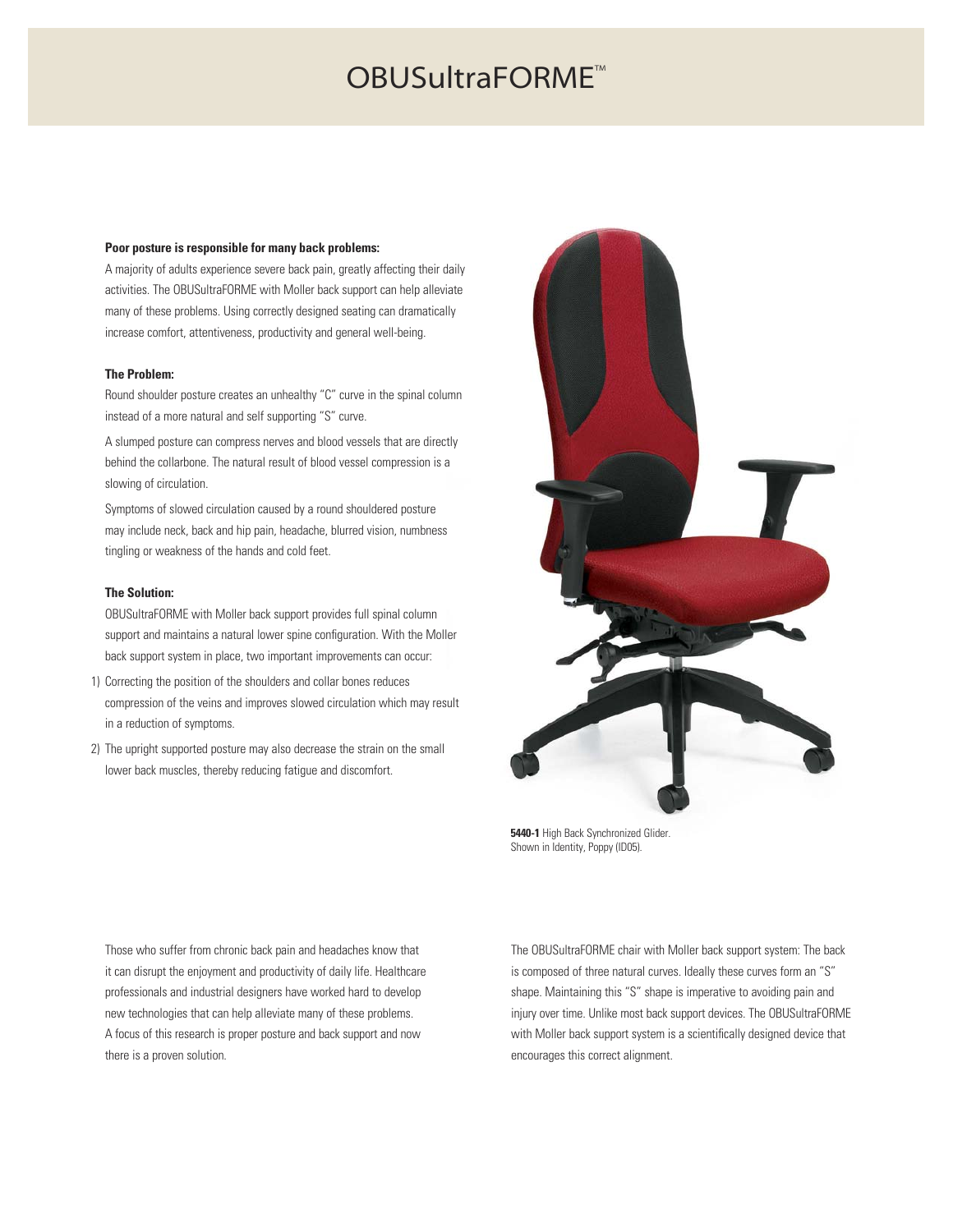



**5440-1** High Back Synchronized Glider. **5440-1** High Back Synchronized Glider.



**Back Angle Adjustment:** Back angle adjusts separately to maximize comfort for all users.



**Tilt-Lock Control:** Pull up on the lever to the left of the seat and the tilting action of the chair moves freely, push down on the lever and that seat/back angle is locked in position.



**Seat Depth Adjustment:** A sliding mechanism (MD) allows forward and backward movement. Pull up on lever. Slide seat to desired depth, release lever to lock position.



**Back Height adjustment:** Grasp the back, lift it gradually to position the lumbar support in the right spot for your body. Lower the back by lifting to top position to reset ratchet.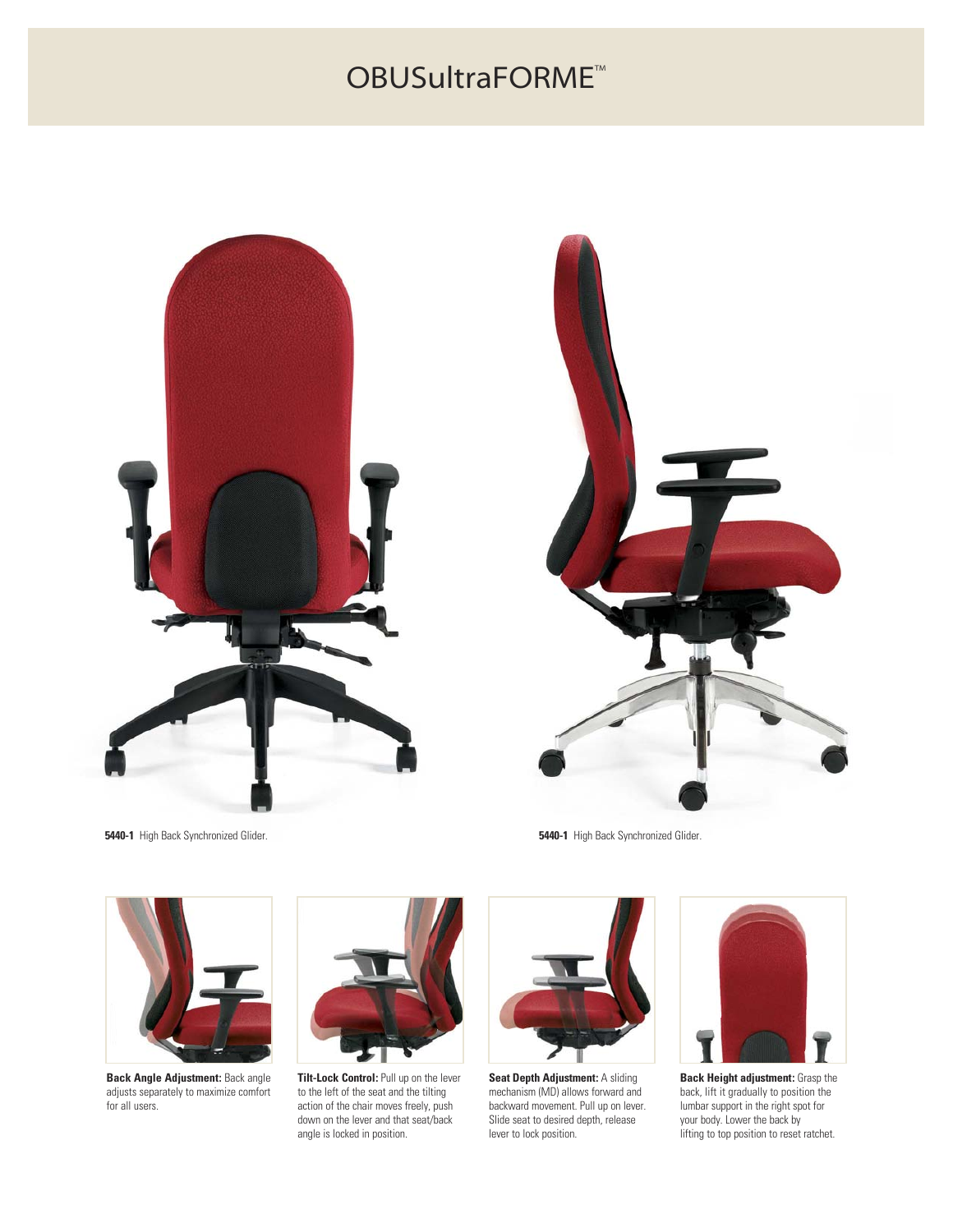

**5440LM-1** High Back Synchronized Glider. Shown in Leather/Mock Leather, Black (450/550).

**Upper back design:** The slim shape allows and encourages freedom of upper body movement. The patented design promotes a position of the shoulders and collar bones which relieves pressure on the blood vessels and nerves in the upper body. This may result in a reduction of the symptoms of back pain and general fatigue.

**Back height adjustment:** Vertical back height adjustment allows the user to raise the back and position the lumbar support in the right spot for each individual. This is accomplished via an internal ratchet concealed inside the back.

**Arms:** Armcaps are soft and warm to the touch and are made from durable polyurethane that protects furniture from impact damage. The arms are height and width adjustable and feature a sliding armcap that slides forward or backwards or over top of the seat, and swivels to a 30˚ angle to accommodate user preference.

**Seat Design:** The seat is designed to evenly distribute the body's weight over the full seat. The front edge of the seat, has a rounded waterfall shape that helps reduce pressure on the thighs while tilting. Both are designed to encourage proper blood flow to the lower extremities.

**Seat Depth:** Seats feature a sliding mechanism that allows forward and backward depth adjustment. Match your thigh length for optimum comfort and support.

**Seat Height:** Seats are equipped with a pneumatic lift that allows the user to select the proper seat height for their working preference and leg length.

**Adjustable tilt tension:** Chair features tilting action which allow users to adjust the balance of the spring tension by turning the dial beside the seat. We strongly encourage users to match their body weight to the spring tension for comfortable, smooth, and supportive movement.



**Multi-tilt Control:** Encourages the ability to angle the seat forward, to relieve pressure under the thighs. Leaning to the rear, rotate lever clockwise to enable angle, counter clockwise to disengage.



**Arm Width Adjustment:** "WA" is standard. Release cam lever (under seat) and slide arm in and out. Close cam lever to lock in place. Armcap also slides laterally to narrow chair width.



**Armcap Depth Adjustment:** Slide arm forward or backward to position for desired preference. Armcap rotates 30˚ to provide more effective support for keyboarding.



**Height Adjustable Arms:** Push button on the side of the arm and raise or lower arm to desired height then release button.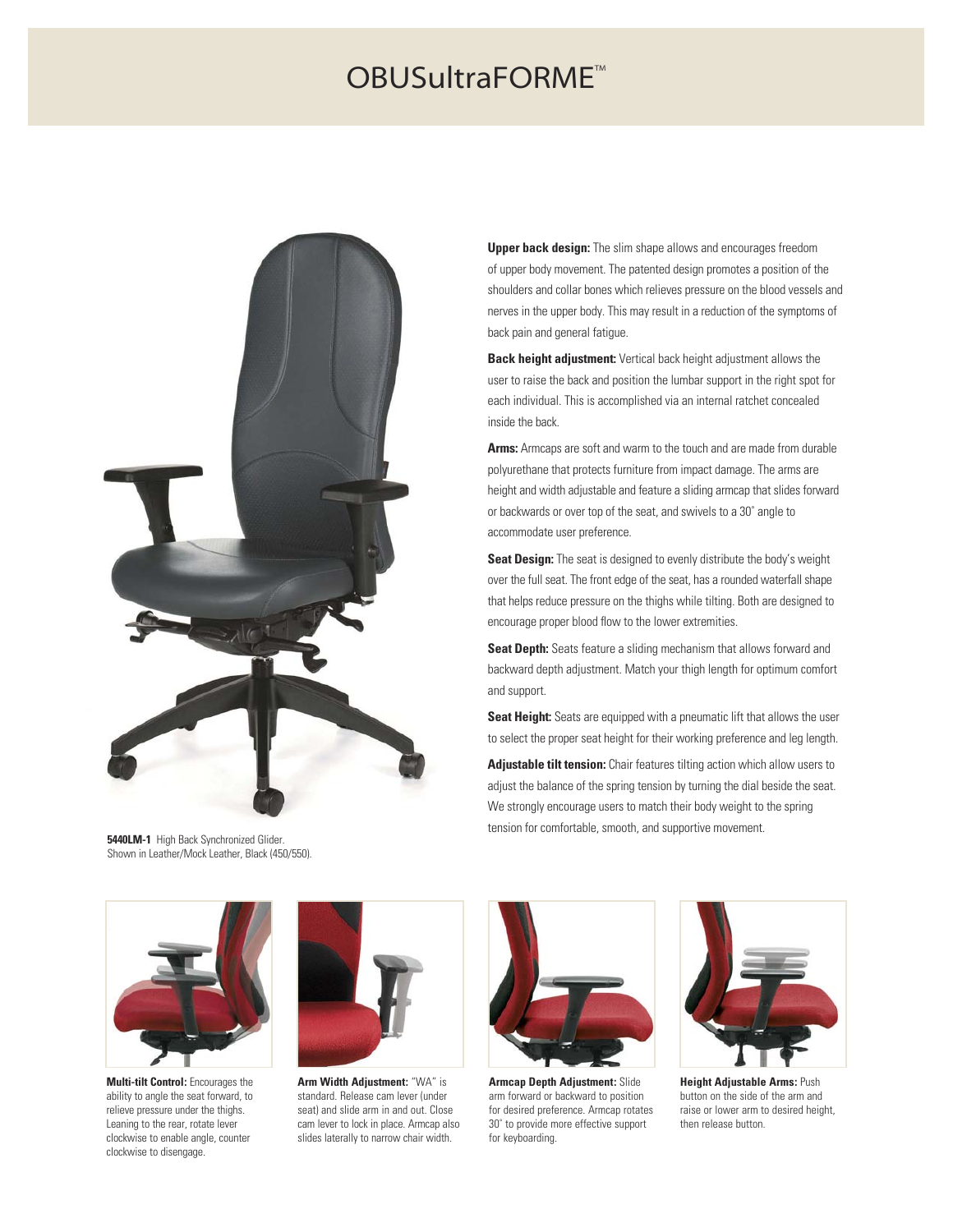

### **Endorsements:**

#### Robert L. Dubin, D.C. Past President California Chiropractic Association Petaluma, CA

"After 30 years in practice helping people with lower back pain, I can unequivocally state that the Moller device is the best one I have seen to date. I can and will recommend this device without hesitation for anyone looking for better support while they are sitting. Thank you for introducing me to this wonderful product."

### Erda Sanders, D.C. Oakland, CA

"I have previously tried other back supports, and have not been able to get the satisfying results I got when using the Moller. Based on my uniformly good experience, I highly recommend the Moller back support and will be recommending it to my patients."

#### R. Lane Smith, Ph.D. Stanford University.

"I believe that this support is superior to many other products intended for lower back support. It focuses the support to a specific region… It is an excellent choice for individuals who have lower back pain."

#### Torsten Jacobsen M.D. Orthopedic Surgeon Concord, CA.

"I have often prescribed the Moller lumbar back support for my patients with both mechanical and discogenic back pain."

### Doctor Tracy Newkirk M.D. of the METS clinic, San Rafael, CA.

"We now know that poor posture compromises circulation. We can actually prove objectively that a neutral spinal posture creates many benefits other than just spine support."

"Our multi-disciplinary pain clinic has relied on the Moller Back support technology for patients who have a variety of pain problems".